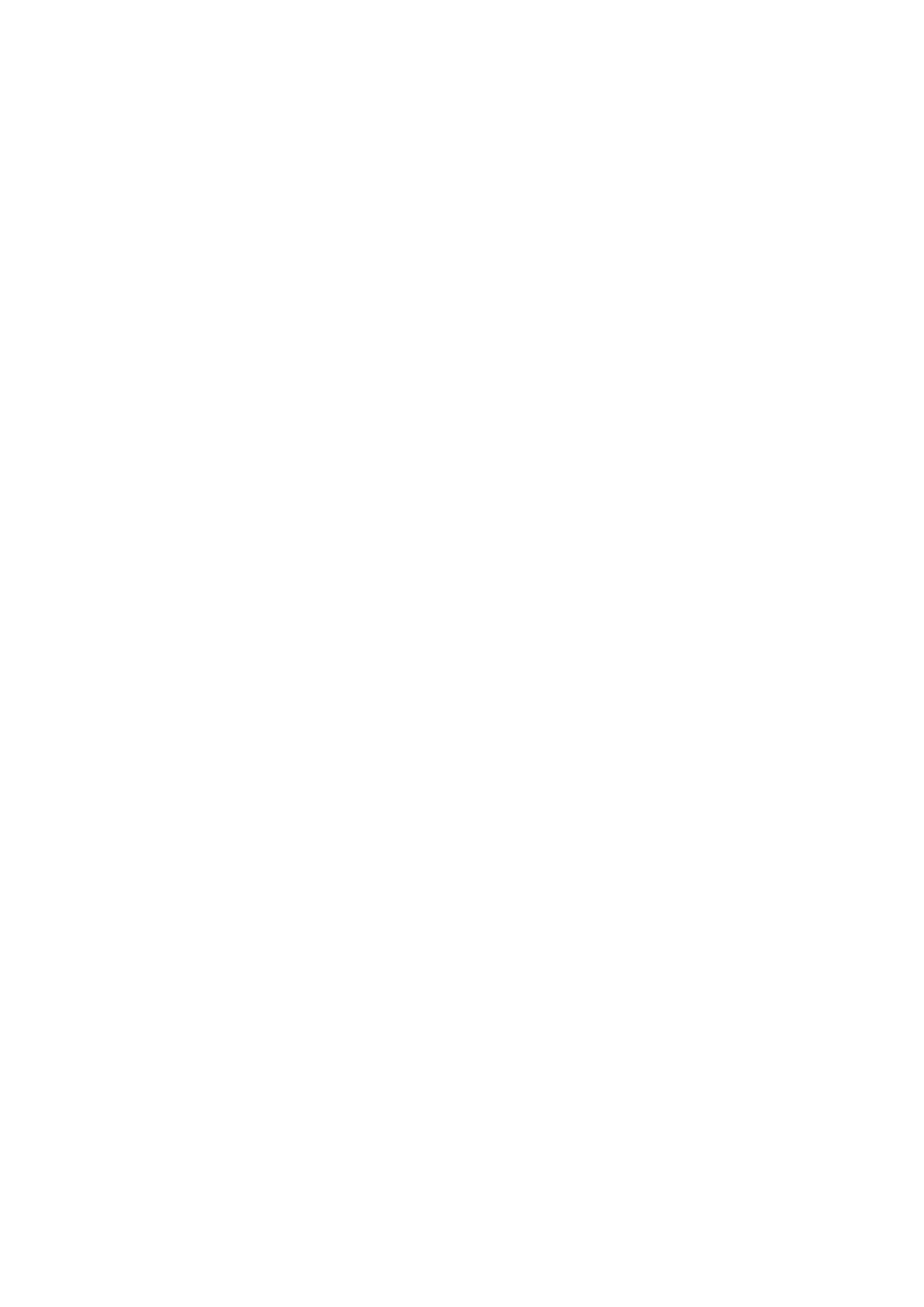

# **TABLE OF CONTENTS 25 AUGUST 2017**

|    | <b>Business</b>                                          | Page No. |  |
|----|----------------------------------------------------------|----------|--|
|    |                                                          |          |  |
| 1. | <b>Meeting Conduct</b>                                   | 5        |  |
|    | 1.1 Apologies                                            | 5        |  |
|    | 1.2 Conflict of Interest Declarations                    | 5        |  |
|    | 1.3 Confirmation of Minutes                              | 5        |  |
|    | 1.4 Deputations                                          | 5        |  |
|    | 1.5 Items not on the Agenda                              | 5        |  |
| 2. | <b>General Business</b>                                  | 6        |  |
|    | <b>Wellington Regional Amenities Fund 2017/18</b><br>2.1 | 6        |  |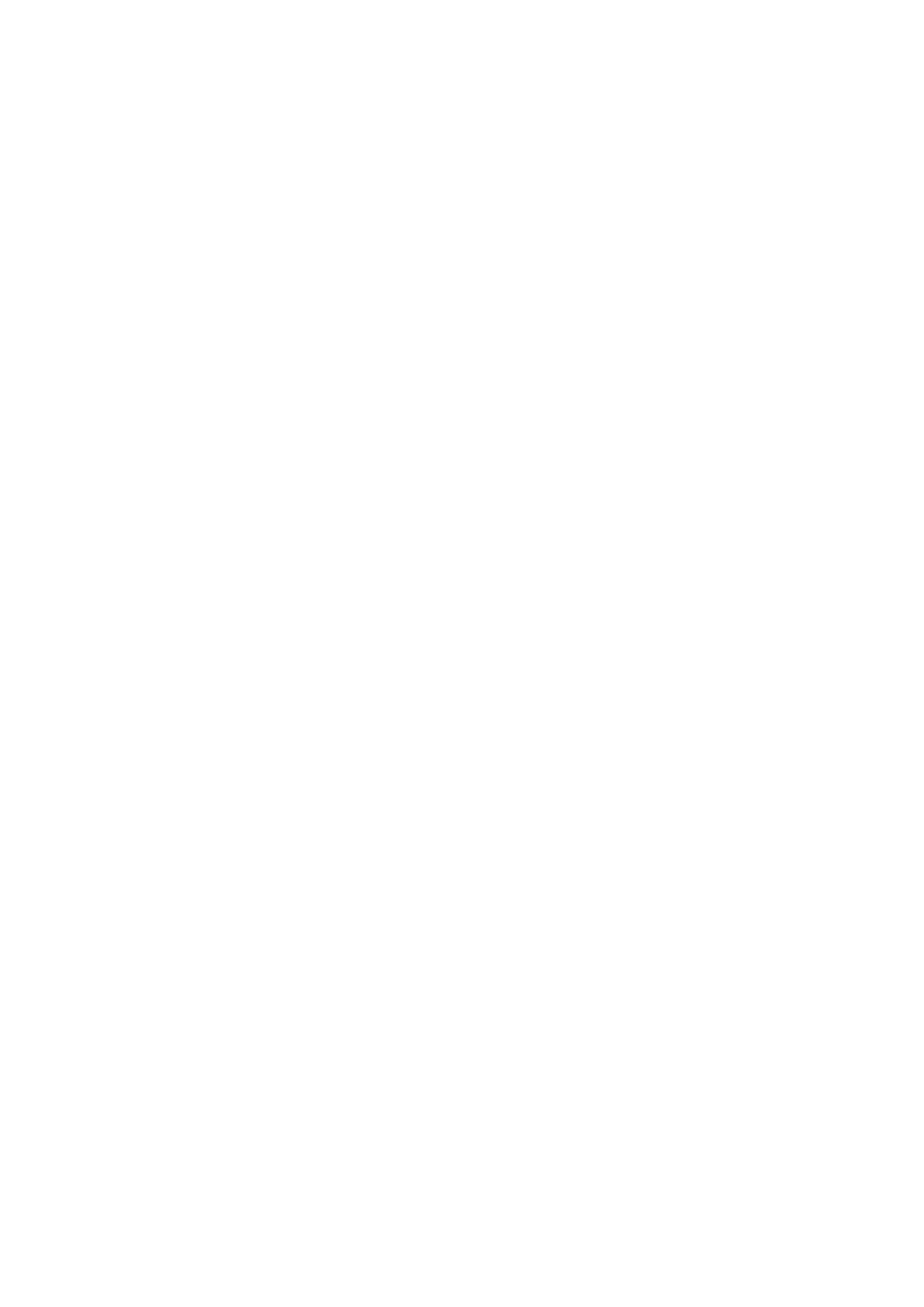

## <span id="page-4-0"></span>**1 Meeting Conduct**

### <span id="page-4-1"></span>**1. 1 Apologies**

No apologies were received.

### <span id="page-4-2"></span>**1. 2 Conflict of Interest Declarations**

There were no conflict of interest to declare.

### <span id="page-4-3"></span>**1. 3 Confirmation of Minutes**

### **Moved Mayor Guppy, Seconded Mayor Wallace**

### **Resolved**

That the Wellington Regional Amenities Fund Joint Committee:

Approve the minutes of the Wellington Regional Amenities Fund Joint Committee Meeting held on 31 March 2017, having been circulated, that they be taken as read and confirmed as an accurate record of that meeting.

CARRIED

### <span id="page-4-5"></span>**1. 4 Deputations**

### **1.4.1 CubaDupa**

Drew James and Miett Fear presented to the Joint Committee on the CubaDupa events

#### **1.4.2 NZ Festival**

Suzy Cain and Meg presented to the Joint Committee on the NZ Festival opening event.

#### **1.4.3 Expressions**

Leanne Wickham and Peter Richardson presented to the Joint Committee on the Mona Lisa exhibition.

#### **1.4.4 Orchestra Wellington**

Kirsten Mason presented to the Joint Committee on the 5 programmes the Orchestra Wellington are running.

#### **Attachments**

- 1 CubaDupa Presentation
- 2 NZ Festival Presentation
- 3 Expressions Whirinaki

### <span id="page-4-4"></span>**1. 5 Items not on the Agenda**

There were no items not on the agenda.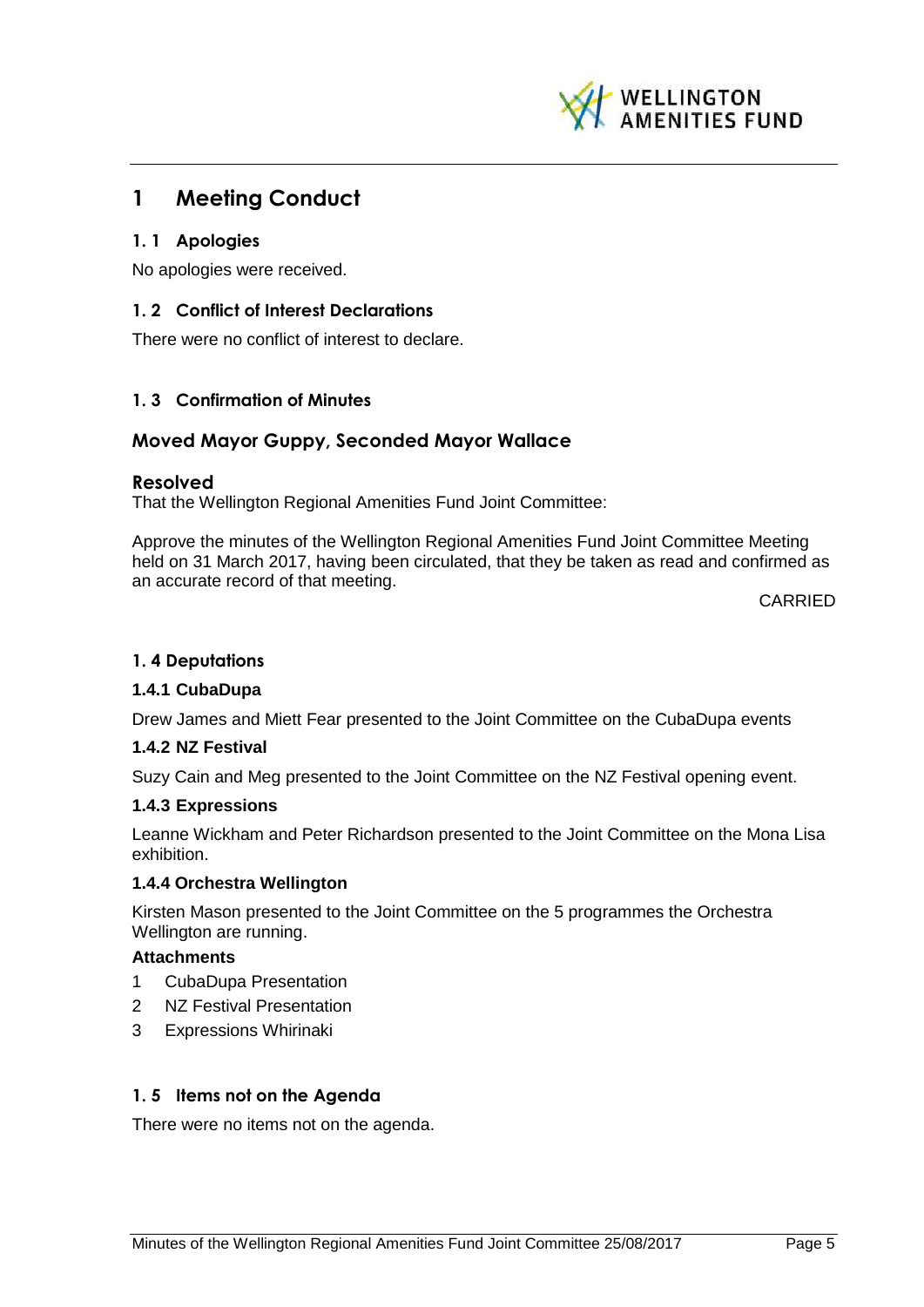

## <span id="page-5-0"></span>**2. General Business**

Secretariat note: The Wellington Regional Amenities Joint Committee used option 21.4 Option C to manage the procedures for speaking and moving motions as stated in EquiP Standing Orders.

## <span id="page-5-1"></span>**2.1 Wellington Regional Amenities Fund 2017/18**

### **Moved Mayor Guppy, Seconded Mayor Wallace**

## **Recommendations**

That the Wellington Regional Amenities Fund Joint Committee:

- 1. Receive the information.
- 2. Agree to allocate available WRAF Funding for 2017/18, subject to member Councils contributing funding to the Wellington Regional Amenities Fund, as listed below.

|   | Organisation                                                  | <b>Request</b>                                                                                                                  | Amount<br>requested | Recomme-<br>ndation |
|---|---------------------------------------------------------------|---------------------------------------------------------------------------------------------------------------------------------|---------------------|---------------------|
|   | al New Zealand Festival                                       | 'A Waka Odyssey' New<br><b>Zealand Festival</b>                                                                                 | \$400,000           | \$400,000           |
|   | b Creative Capital Arts Trust                                 | CubaDupa Festival                                                                                                               | \$248,000           | \$200,000           |
| C | <b>Wellington LUX Festival</b><br>Trust                       | <b>LUX Light Festival</b>                                                                                                       | \$200,000           | \$150,000           |
|   | d Porirua City Council                                        | Measina Festival of<br><b>Contemporary Pacific Dance</b><br>and Theatre                                                         | \$50,700            | \$50,000            |
| e | <b>Tawata Productions</b>                                     | Kia Mau Festival                                                                                                                | \$140,000           | \$100,000           |
| f | <b>Wellington Regional</b><br><b>Orchestra Foundation Inc</b> | 3 Concerts & 2 education<br>programmes (Wellington-<br>Moana, Porirua, Hutt City &<br>Upper Hutt)                               | \$135,000           | \$100,000           |
| g | <b>Expressions Arts and</b><br><b>Entertainment Centre</b>    | <b>Expressions Whirinaki Arts</b><br>and Entertainment Centre<br>blockbuster exhibition<br>support; Secrets of The Mona<br>Lisa | \$40,000            | \$0                 |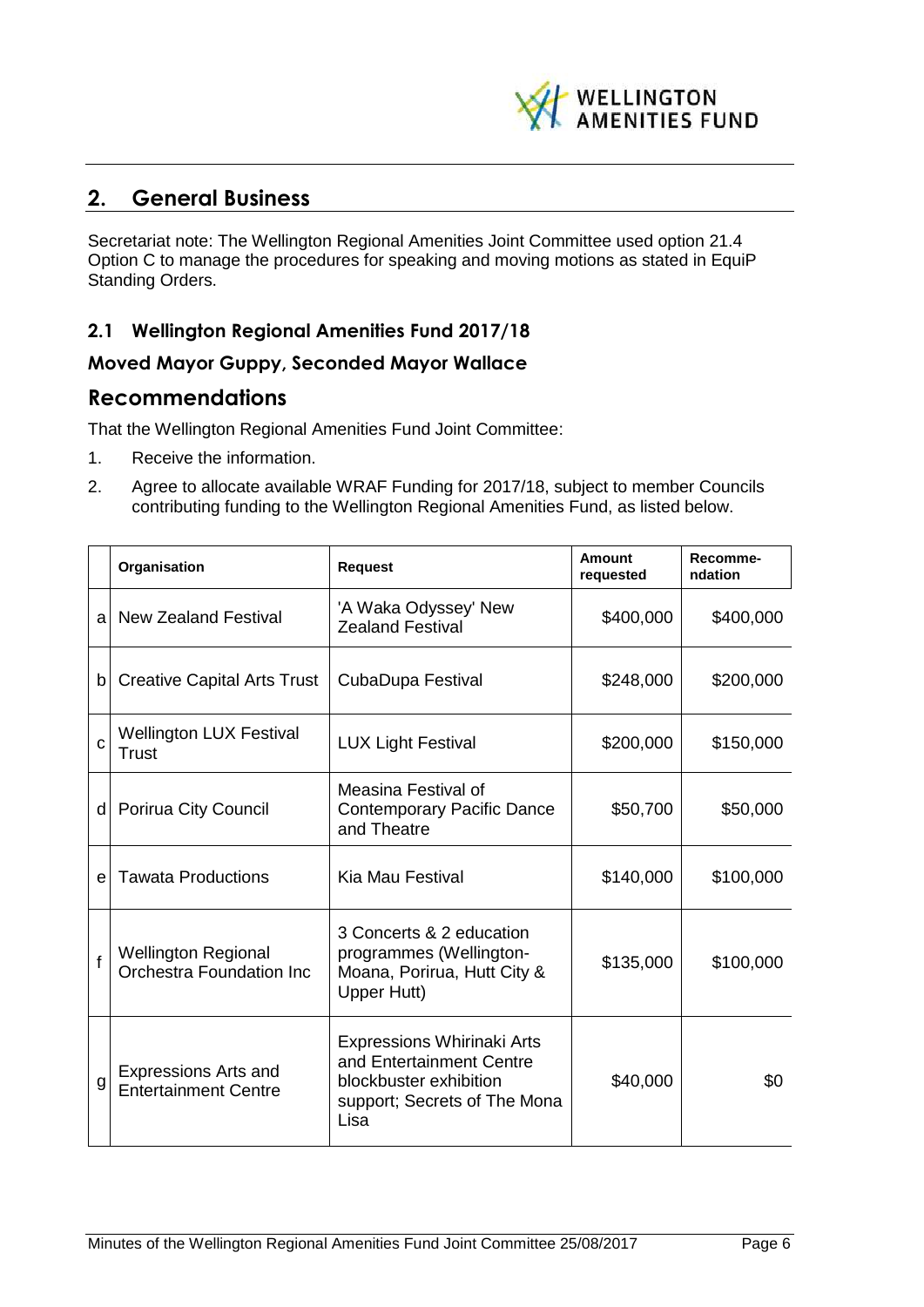

| h | The Dowse Art Museum              | 'Nuku Tewhatewha' pātaka<br>upgrade - prep for Te<br>Matatini | \$118,758   | \$0         |
|---|-----------------------------------|---------------------------------------------------------------|-------------|-------------|
|   | Toi Maori Market Limited          | Toi Maori Art Market 2018                                     | \$150,000   | \$0         |
|   | Museum of NZ Te Papa<br>Tongarewa | Matariki Festival                                             | \$400,000   | \$0         |
|   |                                   | <b>Totals</b>                                                 | \$1,882,458 | \$1,000,000 |

#### **Moved Mayor Wallace, Seconded Mayor Lester**, the following amendment to recommendation 2f and 2g:

|   | Organisation                                           | <b>Request</b>                                                                                                           | Amount<br>requested | Recomme-<br>ndation    |
|---|--------------------------------------------------------|--------------------------------------------------------------------------------------------------------------------------|---------------------|------------------------|
|   | <b>Wellington Regional</b><br>Orchestra Foundation Inc | 3 Concerts & 2 education<br>programmes (Wellington-<br>Moana, Porirua, Hutt City &<br>Upper Hutt)                        | \$135,000           | \$100,000<br>\$135,000 |
| g | Expressions Arts and<br><b>Entertainment Centre</b>    | Expressions Whirinaki Arts<br>and Entertainment Centre<br>blockbuster exhibition<br>support; Secrets of The Mona<br>Lisa | \$40,000            | \$0<br>\$40,000        |

CARRIED

## **Moved Mayor Guppy, Seconded Mayor Wallace**

## **Resolved**

That the Wellington Regional Amenities Fund Joint Committee:

- 1. Receive the information.
- 2. Agree to allocate available WRAF Funding for 2017/18, subject to member Councils contributing funding to the Wellington Regional Amenities Fund, as listed below.

|    | Organisation         | <b>Request</b>                                  | Amount<br>requested | Recomme-<br>ndation |
|----|----------------------|-------------------------------------------------|---------------------|---------------------|
| al | New Zealand Festival | 'A Waka Odyssey' New<br><b>Zealand Festival</b> | \$400,000           | \$400,000           |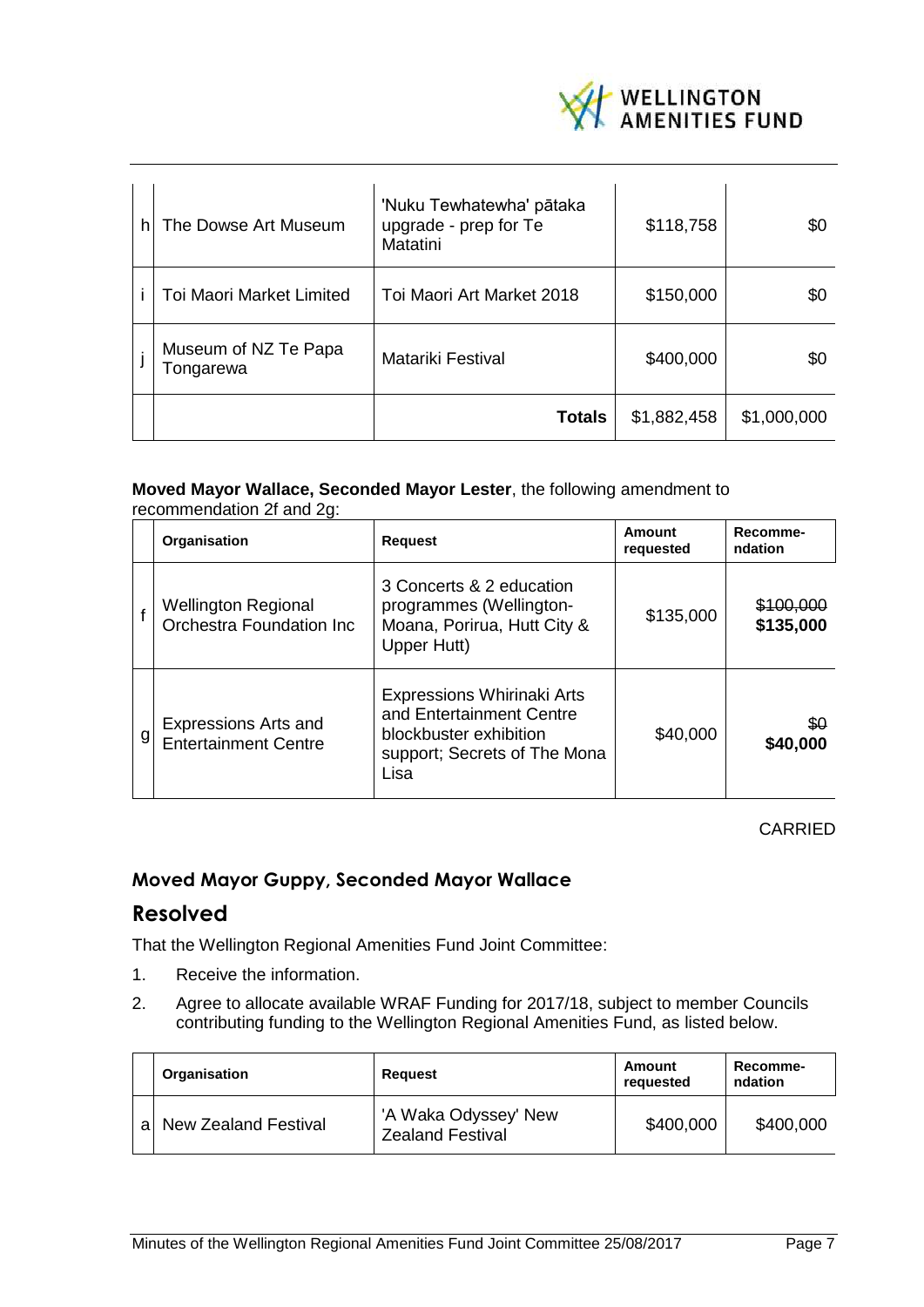

|    | b Creative Capital Arts Trust                              | CubaDupa Festival                                                                                                               | \$248,000   | \$200,000   |
|----|------------------------------------------------------------|---------------------------------------------------------------------------------------------------------------------------------|-------------|-------------|
| C  | <b>Wellington LUX Festival</b><br><b>Trust</b>             | <b>LUX Light Festival</b>                                                                                                       | \$200,000   | \$150,000   |
|    | d Porirua City Council                                     | Measina Festival of<br><b>Contemporary Pacific Dance</b><br>and Theatre                                                         | \$50,700    | \$50,000    |
| e  | <b>Tawata Productions</b>                                  | Kia Mau Festival                                                                                                                | \$140,000   | \$100,000   |
| f  | <b>Wellington Regional</b><br>Orchestra Foundation Inc     | 3 Concerts & 2 education<br>programmes (Wellington-<br>Moana, Porirua, Hutt City &<br>Upper Hutt)                               | \$135,000   | \$135,000   |
| g  | <b>Expressions Arts and</b><br><b>Entertainment Centre</b> | <b>Expressions Whirinaki Arts</b><br>and Entertainment Centre<br>blockbuster exhibition<br>support; Secrets of The Mona<br>Lisa | \$40,000    | \$40,000    |
| h. | The Dowse Art Museum                                       | 'Nuku Tewhatewha' pātaka<br>upgrade - prep for Te<br>Matatini                                                                   | \$118,758   | \$0         |
| i. | <b>Toi Maori Market Limited</b>                            | Toi Maori Art Market 2018                                                                                                       | \$150,000   | \$0         |
| j  | Museum of NZ Te Papa<br>Tongarewa                          | Matariki Festival                                                                                                               | \$400,000   | \$0         |
|    |                                                            | <b>Totals</b>                                                                                                                   | \$1,882,458 | \$1,000,000 |

#### CARRIED

Secretariat note: Mayor Wallace requested that the Fund Manager contact participating Councils to provide an update/presentation on the fund and its impact, to assist Councils in planning for their Long Terms Plans and to anticipate likely future demand for major projects and events like Te Matatini.

The meeting concluded at 2.20pm.